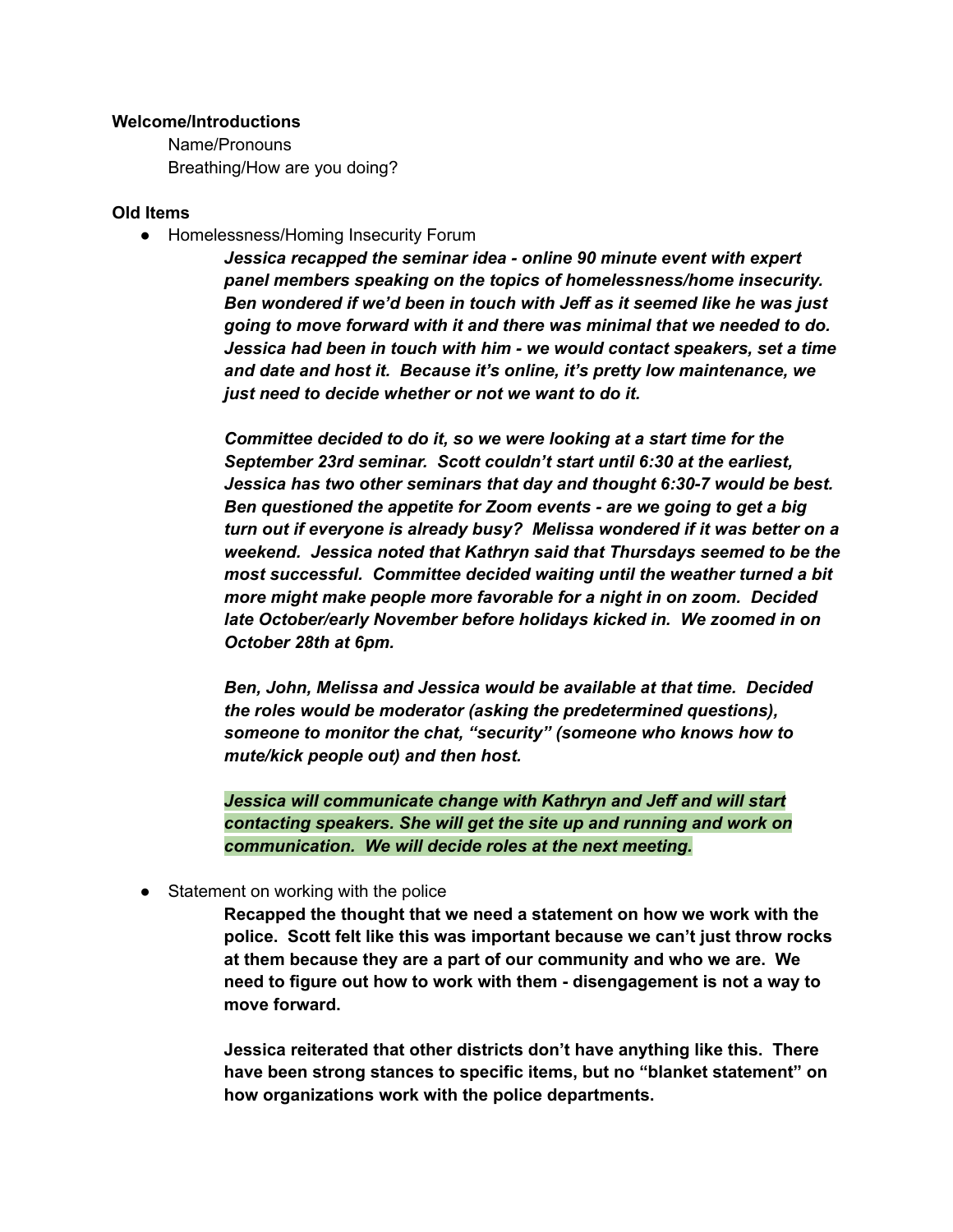**This was brought up in June of last year - why not find out what changes have happened in police activity and police relations in the last year. Could we engage other organizations about this talk or even talk to the police about what they are looking for? What is a way that we can engage that is both supportive and critical. Do we need to engage a rep from the police department for a longer term relationship to figure this out. We don't necessarily want to have an adversarial approach, but a collaborative approach. Part of our mandate is to fifa out how we might bring the two very opposing viewpoints (pro-police, anti-police) together and make a collaborative approach.**

**In St. Anthony village after Philandro Castile, there was a lot of work with the police and specific officers who became the face of the police department and had open and honest conversations with the community. Is that what we need to do?**

**Ben brought up that it's important to talk about the contradiction of the fact that while we do see police doing good things, the system is not working and there are problems. Is it really feasible to have these conversations directly with the police. While we could hear from them, that's not going to result in us rubber stamping their ideas. How would that work? It would take someone very dedicated to going through this with us.**

**Could we have a representative with a small group that we could ask the hard questions? How could we work with you while still supporting change in the system?**

**We would have to build up what we would want to talk about before we actually do it (no bombard them). When a rep came and talked before, they kept talking about "changing the perception of the police," but it' not just perception, there are actual problems.**

**Scott was looking up some information and found that Mayor Carter has a Community First Public Safety Commission. Could we go there to find someone as a bridge than the SPPD themselves. Here is an [article](https://www.twincities.com/2021/05/18/commission_suggests_a_re-thinking_of_traditional_police_roles_in_st-_paul/) on the [commission](https://www.twincities.com/2021/05/18/commission_suggests_a_re-thinking_of_traditional_police_roles_in_st-_paul/). Out of that discussion came mention of the Citzen's League who deals with them. John is going to contact them - sounds like they might be a bridge in this topic. It's a valuable tool/document to have - this could be a longer term project.**

**Jessica informed that D10 has someone that speaks on equity and public safety that may tie into this topic. Committee decided that having public learning and conversation is more important than a statement, but a**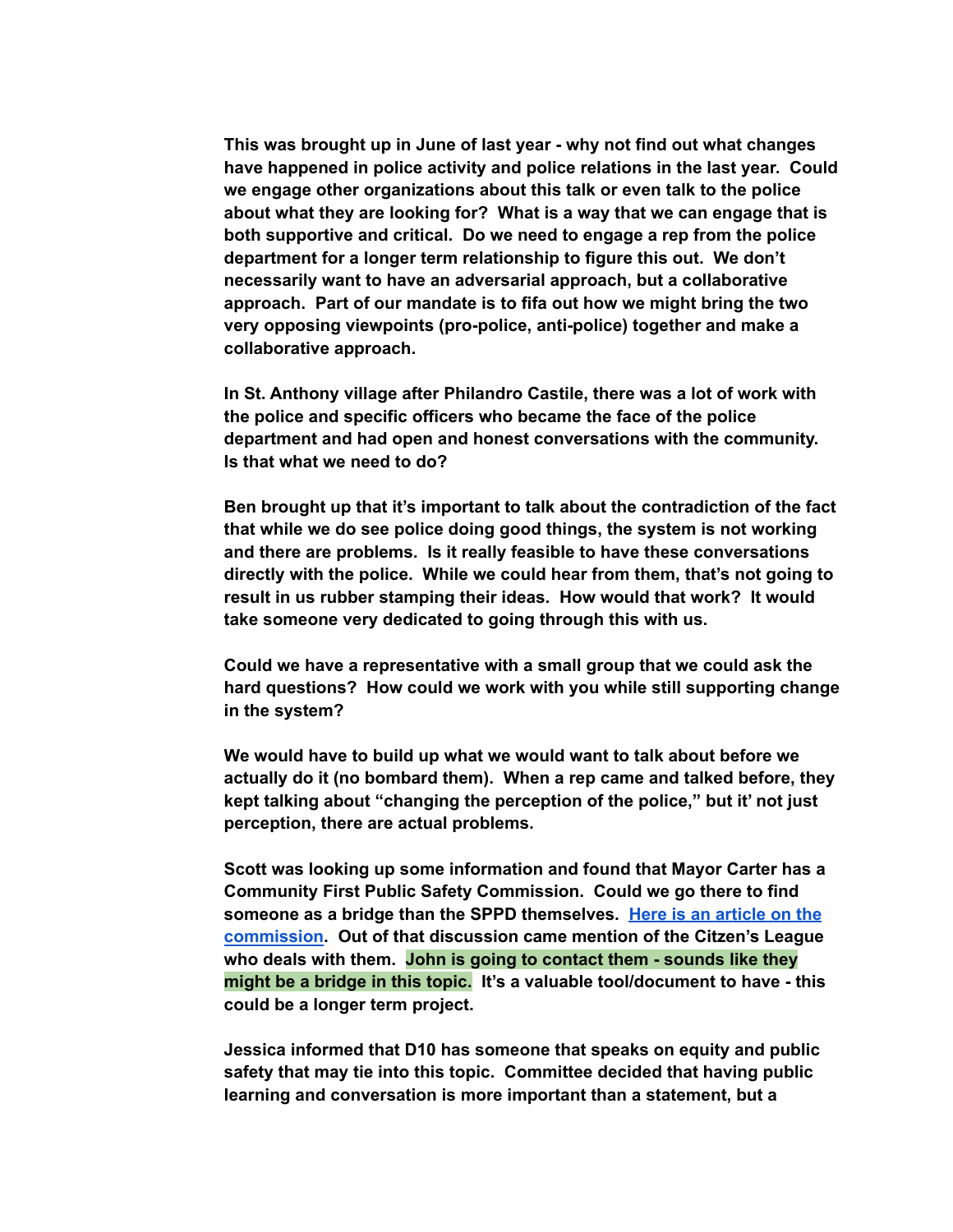**statement may come out of these conversations with people who are already doing this work.**

## **New Items**

- Keep St. Paul Home Check In (Tram confirmed)
	- What's on the ballot
	- What can Districts Do?

**Jessica checked in with Tram and agreed that we have all the information we need to talking about the Rent Stabilization subject and took this meeting off her schedule. Jessica will send out information to the Equity Committee.**

- Voter Registration (Emily Ramsey County Elections confirmed)
	- Registration Information
	- Translated Documents
	- Virtual/distance options

*Emily didn't show up to the meeting. Committee discussed whether it was feasible with Covid and timing to do a voter registration at the September Seal Board meeting. Thought it would be feasible, but many weren't available. Talked about the October meeting, but didn't know if we could get people registered in time. Reiterated why we were doing this now - to get those most affected by Rent Stabilization to vote. Realized that there was a food drop off on October 12th at 2:30pm and that's when most people come down, so we decided to do it on that day - October 12th from 2:30-4pm.*

*Jessica will be in touch with Emily to make sure that it's enough time to get them in and what we need to know. Ben, Melissa, and John will be able to be there.*

- Brightside Produce Distribution (Web Contact pending)
	- *Jessica hasn't hear from them - they're traveling. Wil know more next time!*
- Blood Drive or Vaccine Clinic

**Vaccine clinics are no longer being offered, so we will continue to push the ones that are happening. Blood drive is available to get involved in - no one was super interested in doing something like that.**

● Health Sanitation Union Flats draft letter

*Jessica presented the emailed complaint about the unsanitary issues at Union flats. It wasn't the first complaint to happen and since they're trusting us with these complaints, we need to advocate, but wasn't sure of the history with this. None of the committee members were informed on what we've done with Union Flats in the past - have we sent complaints that weren't addressed?*